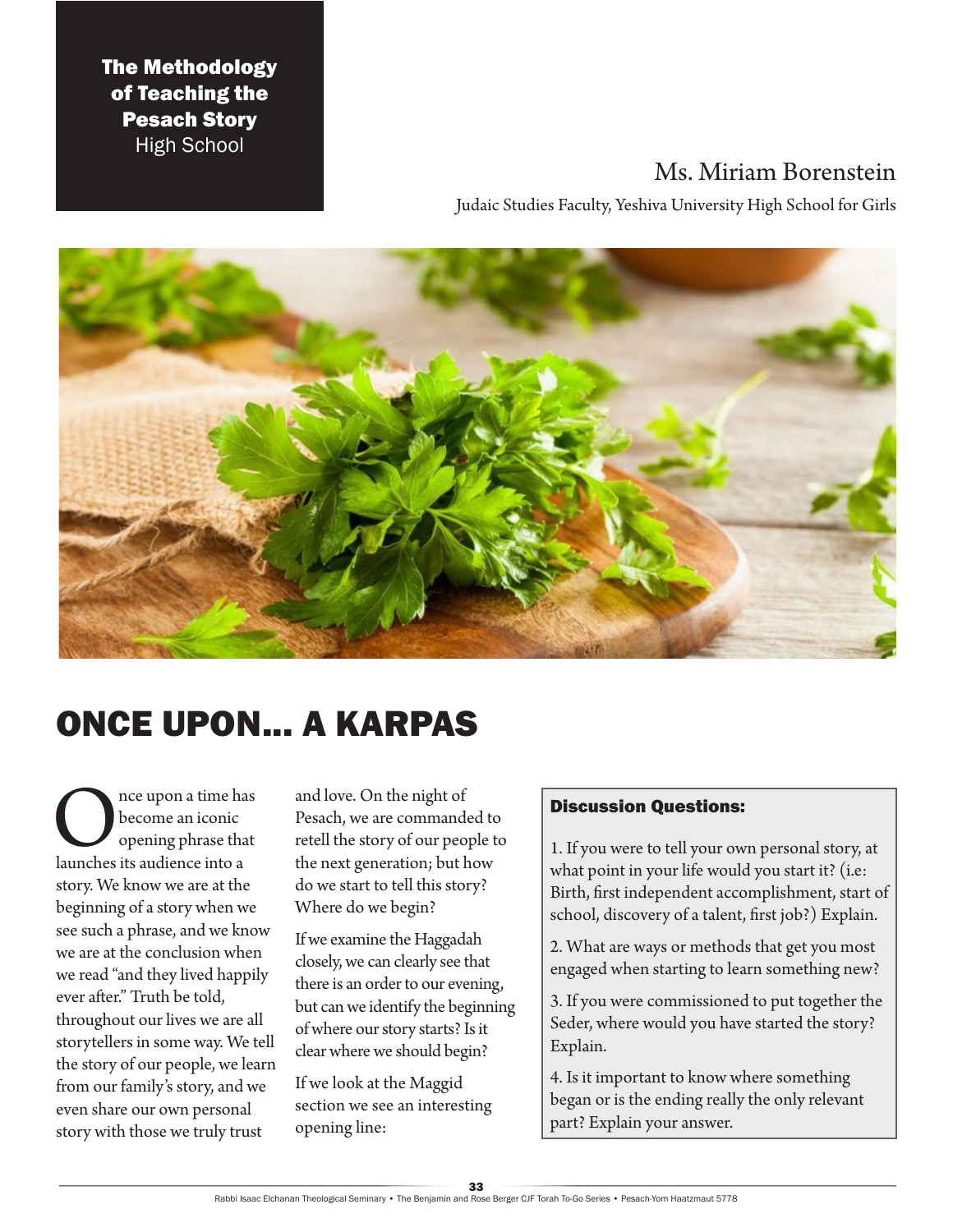הָא לַחְמָא עַנְיָא דִי אֲכָלוּ אַבְהָתָנָא בְאַרְעָא דְמִצְרַיִם. כַּל דִכְפִין יֵיתֵי וְיֵיכֹל, כַּל דִצְרִיךְ יֵיתֵי וְיִפְסַח. הַשַּׁתַּא הַכָא, לְשַׁנַה הַבַּאַה בְּאַרְעַא דְ יִ שְ רָ אֵ ל. הָ שַ תָ א עַ בְ דֵ י, לְ שָ נָה הַ בָ אָ ה בְ נֵי חֹורִ ין. *This is the bread of destitution that our ancestors ate in the land of Egypt. Anyone who is famished should come and eat, anyone who is in need should come and partake of the Pesach sacrifice. Now we are here, next year we will be in the land of Israel; this year we are slaves, next year we will be free people.* Although there is much beautiful Torah written on this opening phrase, it doesn't really give our story any specific beginning. The opening phrase does not seem to open up to any story at all. Even if we consider this section to be an introduction to Maggid, and claim that the story really starts with *Avadim Hayinu*, after the children ask their *Mah Nishtanah* questions, we still haven't solved the problem. We go straight into being slaves to Pharaoh in Mitzrayim, then jump around to Rabbi Akiva and his contemporaries, back to

our forefathers, and then back to Mitzrayim. Why is there no clear starting point?

The answer might be found in a brilliant educational tool we call *karpas*. *Karpas* is a difficult word to translate. Although we might want to translate it to something like "vegetable" or "something we dip in salt water," the word *karpas* actually means cotton or fine linen. If we look in Tanakh, we see the word *karpas* only once: It is found in Megillat Esther to describe the elaborate decoration of Achashverosh's palace:

חוּר כַּרְפַּס וּתִכֲלֶת אָחוּז בְּחַבְלֵי בוּץ וְאַרְגָּמָן עַל גִּלְילֵי כֶסֶף וְעַמּוּדֵי שֵׁשׁ מִטּוֹת זַהֲב וַכֶּסֶף עַל רִצְפַת בַּהַט וַשֵּׁשׁ וְדַר וְסֹחֲרֵת. *[There were hangings of] white cotton and blue wool, caught up by cords of fine linen and purple wool to silver rods and alabaster columns; and there were couches of gold and silver on a pavement of marble, alabaster, mother-of-pearl, and mosaics.* **Esther: 1:6**

Why is *karpas* at our Seder? Why do we dip it into salt water? Is this practice done only so that "the children should ask"?

In education there is a teaching practice called "the hook" of the lesson. The hook is a creative and/ or engaging tool that serves as a way of getting students interested and invested in new material. It would seem that Chazal, in their mastery of teaching, start off the Seder with a "hook" to get us involved and interested. Chazal knew that before you can teach, you must first engage your students and make them active participants in their own learning. The Gemara says of Rabbah that he used to open his class with a humorous comment:

דרבה מקמי דפתח להו לרבנן אמר מילתא דבדיחותא ובדחי רבנן. *Rabbah, prior to beginning his lecture, would open with a humorous remark (milta debidichuta).* **Shabbat 30b**